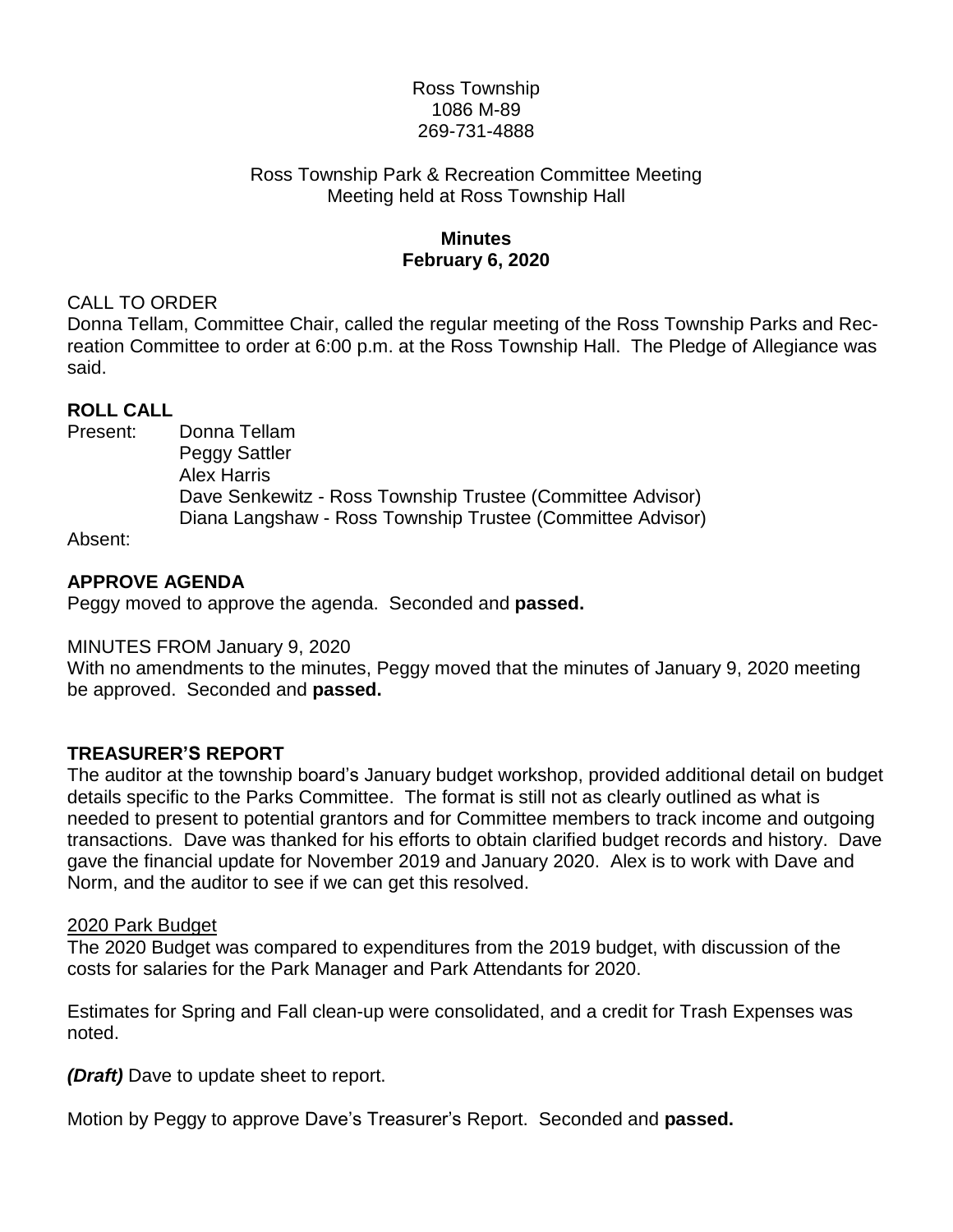## **PARK MANAGEMENT REPORT**

Rob Baker has requested that the Committee consider adding additional Park Attendant hours for better coverage and some overlap. He suggests each attendant (2 per day) work 6.5 hour shifts, with a half hour overlap. This would equal 13 hours per day that Park Attendants would be paid. We will need to determine if the wages we have budgeted (\$8,000) will meet this projection. It was also suggested that the Park Manger salary be raised \$500 (to \$3,000) if the Park opens in May and requires additional Park Manger time.

Rob also requested that Park Committee Members review new Park Manager and Park Attendant Job Descriptions, and provide suggestions for expanded staff responsibilities for cleaning and maintenance, spring/fall clean-ups.

## **GRANTS UPDATE**

Donna discussed the amounts of the grants from the Gilmore Foundation and the Gull Lake Area Rotary Club. Donna, Peggy and Rob Baker attended the reception for the 2020 Gilmore Foundation Grantees earlier in the afternoon. Funds from the Gilmore Grant must be spent by the end of 2020. The GLARC grant will include the playground project grant (\$6,000). An Eagle Scout Project, such as installation of new benches with donor plaques.

Donna has been meeting and closely coordinating with the 2020 GLARC President on planning for purchases to be ready for installations at the Park in the spring. The first check from GLARC (\$2,500) will be paid on July 1, 2020, and the second half at the end of the year. It was suggested that the Township could dedicate funds for purchases now and reimburse ourselves when the Grant pays us. We would like to install the playground in June, ready for use for the Fourth of July.

## **PUBLIC COMMENT**

There was no public comment.

## **UNFINISHED BUSINESS**

#### Plumbing Estimate

The Committee reviewed the new estimate for the renovation of both bathrooms by plumber Brent Gould. The estimate was for replacement of 2 bathroom toilets and seats, but the Committee suggested that it would be efficient to replace all 3 to fix all potential problems and start fresh. This would increase the price of \$2,941 and we have budgeted \$3,685 for this project.

It was noted that the plumber's renovation does not include repair of the stall dividers in the men's bathroom, but it was determined that this be deferred to next year's projects, with further discussion of options.

Alex suggested that motion-sensor lights could be added in the bathrooms in the future, which could save the cost of electricity when the bathrooms are not being used. This will need to be investigated for installation and cost options.

## Board Representatives

The Township Board will consider allowing Board representatives to the Park Committee to be appointed and have voting rights as committee members.